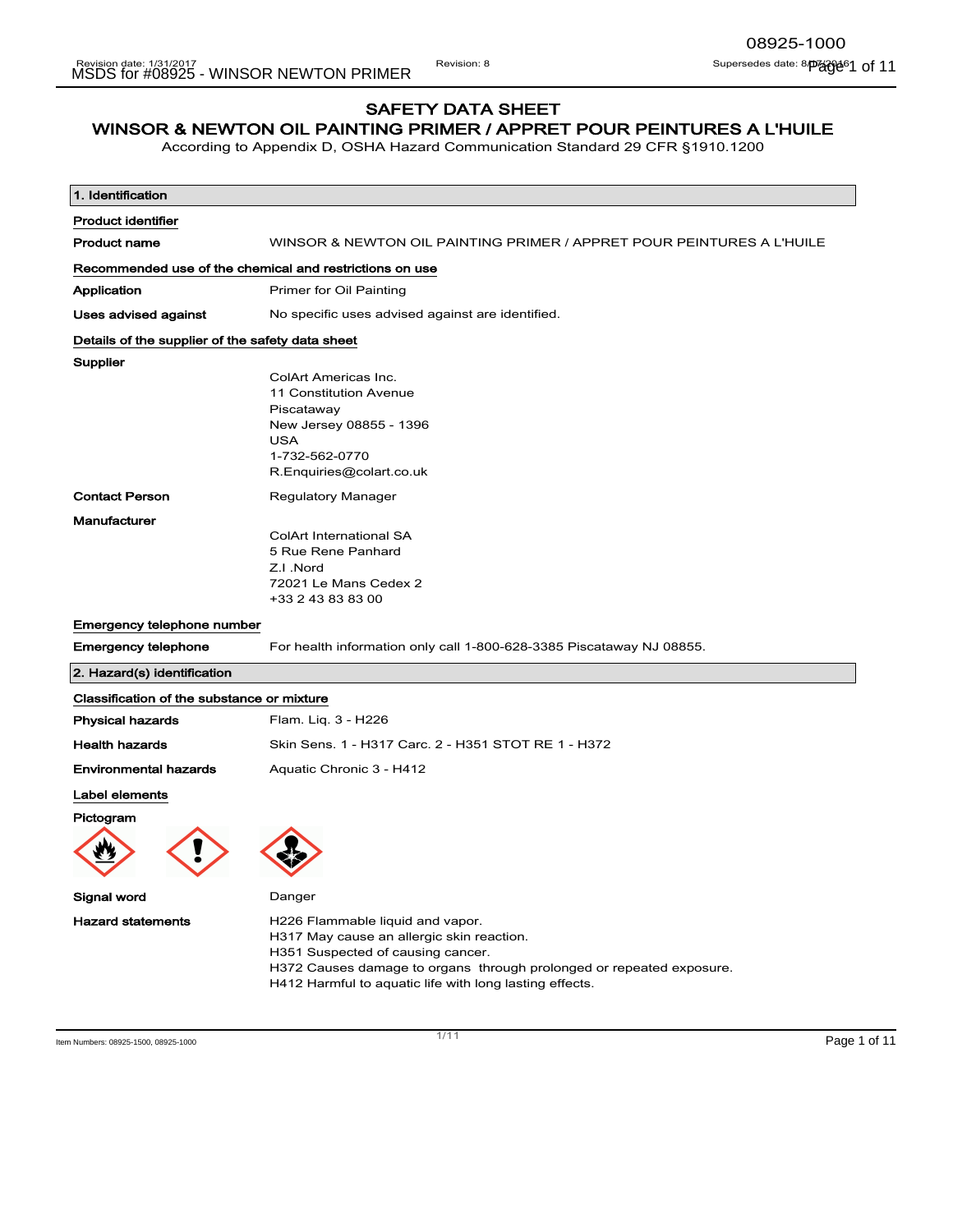| <b>Precautionary statements</b> | P201 Obtain special instructions before use.<br>P202 Do not handle until all safety precautions have been read and understood.<br>P210 Keep away from heat, sparks, open flames and hot surfaces. No smoking.<br>P233 Keep container tightly closed.<br>P240 Ground/ bond container and receiving equipment.<br>P241 Use explosion-proof electrical equipment.<br>P242 Use only non-sparking tools.<br>P243 Take precautionary measures against static discharge.<br>P260 Do not breathe vapor/ spray.<br>P261 Avoid breathing vapor/spray.                                                                       |
|---------------------------------|-------------------------------------------------------------------------------------------------------------------------------------------------------------------------------------------------------------------------------------------------------------------------------------------------------------------------------------------------------------------------------------------------------------------------------------------------------------------------------------------------------------------------------------------------------------------------------------------------------------------|
|                                 | P264 Wash contaminated skin thoroughly after handling.<br>P270 Do not eat, drink or smoke when using this product.<br>P272 Contaminated work clothing must not be allowed out of the workplace.<br>P273 Avoid release to the environment.<br>P280 Wear protective gloves/ protective clothing/ eye protection/ face protection.<br>P302+P352 If on skin: Wash with plenty of water.<br>P303+P361+P353 If on skin (or hair): Take off immediately all contaminated clothing. Rinse<br>skin with water/ shower.                                                                                                     |
|                                 | P308+P313 If exposed or concerned: Get medical advice/ attention.<br>P314 Get medical advice/ attention if you feel unwell.<br>P321 Specific treatment (see medical advice on this label).<br>P333+P313 If skin irritation or rash occurs: Get medical advice/ attention.<br>P362+P364 Take off contaminated clothing and wash it before reuse.<br>P370+P378 In case of fire: Use foam, carbon dioxide, dry powder or water fog to extinguish.<br>P403+P235 Store in a well-ventilated place. Keep cool.<br>P405 Store locked up.<br>P501 Dispose of contents/ container in accordance with national regulations. |
| Contains                        | White spirit, Butanone oxime                                                                                                                                                                                                                                                                                                                                                                                                                                                                                                                                                                                      |

# Other hazards

This product does not contain any substances classified as PBT or vPvB.

# 3. Composition/information on ingredients

| Mixtures |  |
|----------|--|
|----------|--|

| Distillates (petroleum), hydrotreated light                                                                                            | 10-30% |
|----------------------------------------------------------------------------------------------------------------------------------------|--------|
| CAS number: 64742-47-8                                                                                                                 |        |
| Classification<br>Asp. Tox. 1 - H304                                                                                                   |        |
| White spirit<br>CAS number: 64742-82-1                                                                                                 | 5-10%  |
| Classification<br>Flam. Liq. 3 - H226<br>STOT SE 3 - H336<br><b>STOT RE 1 - H372</b><br>Asp. Tox. 1 - H304<br>Aquatic Chronic 2 - H411 |        |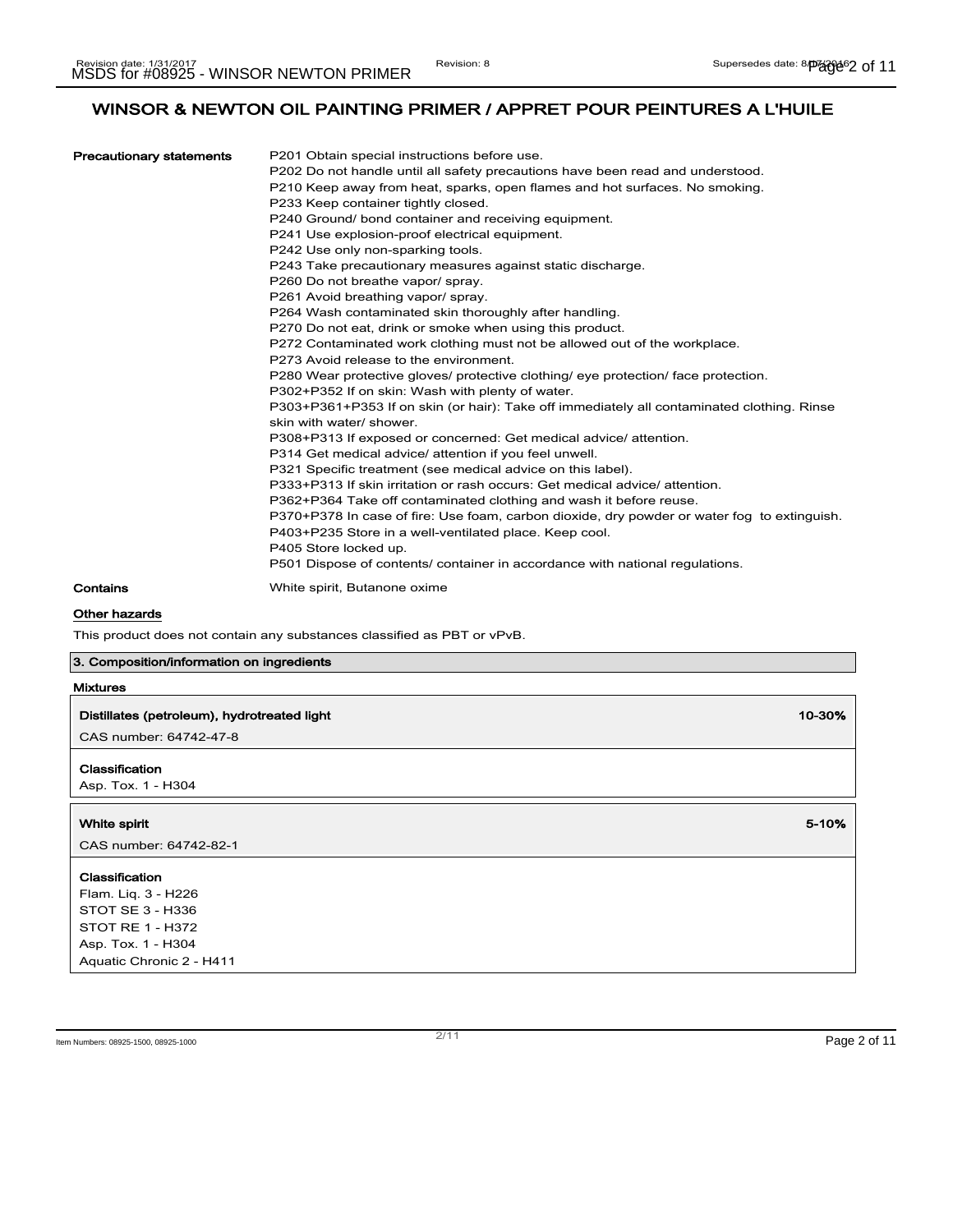| White spirit, low aromatic                                                                                 | 5-10%                                                                                                                                                                                                                  |
|------------------------------------------------------------------------------------------------------------|------------------------------------------------------------------------------------------------------------------------------------------------------------------------------------------------------------------------|
| CAS number: 64742-48-9                                                                                     |                                                                                                                                                                                                                        |
| Classification<br>Flam. Liq. 3 - H226<br>STOT SE 3 - H336<br>Asp. Tox. 1 - H304                            |                                                                                                                                                                                                                        |
| Butanone oxime<br>CAS number: 96-29-7                                                                      | 1%                                                                                                                                                                                                                     |
| Classification<br>Acute Tox. 4 - H312<br>Eye Dam. 1 - H318<br><b>Skin Sens. 1 - H317</b><br>Carc. 2 - H351 |                                                                                                                                                                                                                        |
|                                                                                                            | The full text for all hazard statements is displayed in Section 16.                                                                                                                                                    |
| 4. First-aid measures                                                                                      |                                                                                                                                                                                                                        |
| Description of first aid measures                                                                          |                                                                                                                                                                                                                        |
| General information                                                                                        | Get medical attention if any discomfort continues. Show this Safety Data Sheet to the medical<br>personnel.                                                                                                            |
| Inhalation                                                                                                 | Move affected person to fresh air and keep warm and at rest in a position comfortable for<br>breathing. Loosen tight clothing such as collar, tie or belt. Get medical attention if symptoms<br>are severe or persist. |
| Ingestion                                                                                                  | Rinse mouth thoroughly with water. Get medical advice/attention if you feel unwell. Do not<br>induce vomiting unless under the direction of medical personnel.                                                         |
| <b>Skin Contact</b>                                                                                        | Rinse with water.                                                                                                                                                                                                      |
| Eye contact                                                                                                | Remove any contact lenses and open eyelids wide apart. Rinse with water. Get medical<br>attention if any discomfort continues.                                                                                         |
| <b>Protection of first aiders</b>                                                                          | First aid personnel should wear appropriate protective equipment during any rescue.                                                                                                                                    |
|                                                                                                            | Most important symptoms and effects, both acute and delayed                                                                                                                                                            |
| General information                                                                                        | The severity of the symptoms described will vary dependent on the concentration and the<br>length of exposure.                                                                                                         |
| Inhalation                                                                                                 | No specific symptoms known.                                                                                                                                                                                            |
| Ingestion                                                                                                  | No specific symptoms known.                                                                                                                                                                                            |
| <b>Skin contact</b>                                                                                        | No specific symptoms known.                                                                                                                                                                                            |

Eye contact The Solution of the symptoms known. May be slightly irritating to eyes.

Indication of immediate medical attention and special treatment needed

Notes for the doctor Treat symptomatically.

5. Fire-fighting measures

# Extinguishing media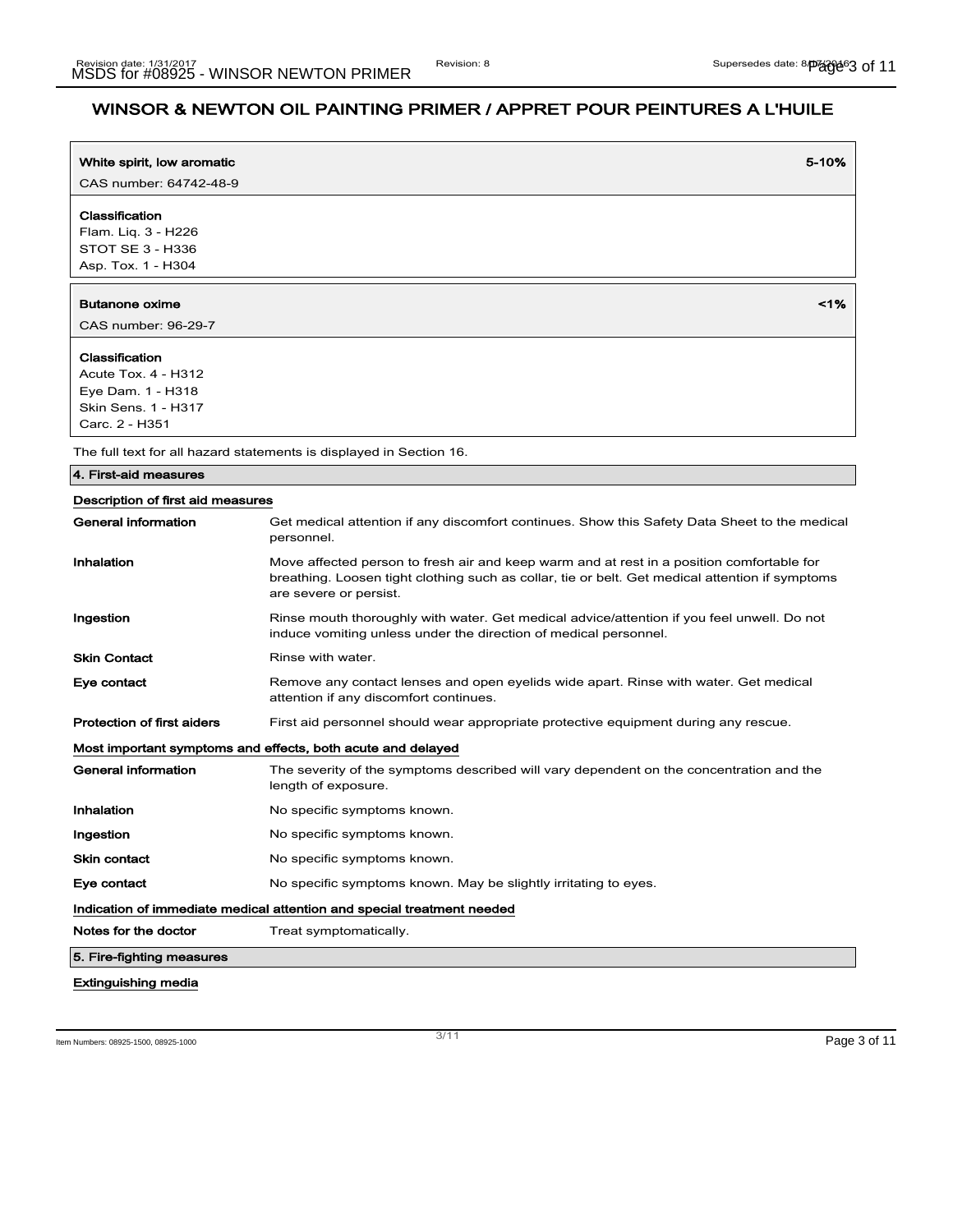| Suitable extinguishing media                          | The product is flammable. Extinguish with alcohol-resistant foam, carbon dioxide, dry powder<br>or water fog. Use fire-extinguishing media suitable for the surrounding fire.                                                                                                                                                                                                                                                                                                                                                                                                                                                                                                                                                                                                                                                                                                                                                                                                                                                                                                                                                                                                                             |
|-------------------------------------------------------|-----------------------------------------------------------------------------------------------------------------------------------------------------------------------------------------------------------------------------------------------------------------------------------------------------------------------------------------------------------------------------------------------------------------------------------------------------------------------------------------------------------------------------------------------------------------------------------------------------------------------------------------------------------------------------------------------------------------------------------------------------------------------------------------------------------------------------------------------------------------------------------------------------------------------------------------------------------------------------------------------------------------------------------------------------------------------------------------------------------------------------------------------------------------------------------------------------------|
| Unsuitable extinguishing<br>media                     | Do not use water jet as an extinguisher, as this will spread the fire.                                                                                                                                                                                                                                                                                                                                                                                                                                                                                                                                                                                                                                                                                                                                                                                                                                                                                                                                                                                                                                                                                                                                    |
| Special hazards arising from the substance or mixture |                                                                                                                                                                                                                                                                                                                                                                                                                                                                                                                                                                                                                                                                                                                                                                                                                                                                                                                                                                                                                                                                                                                                                                                                           |
| Specific hazards                                      | Containers can burst violently or explode when heated, due to excessive pressure build-up.<br>Flammable liquid and vapour. Vapors may be ignited by a spark, a hot surface or an ember.<br>Vapors may form explosive mixtures with air. Fire-water run-off in sewers may create fire or<br>explosion hazard.                                                                                                                                                                                                                                                                                                                                                                                                                                                                                                                                                                                                                                                                                                                                                                                                                                                                                              |
| Hazardous combustion<br>products                      | Thermal decomposition or combustion products may include the following substances:<br>Harmful gases or vapors.                                                                                                                                                                                                                                                                                                                                                                                                                                                                                                                                                                                                                                                                                                                                                                                                                                                                                                                                                                                                                                                                                            |
| Advice for firefighters                               |                                                                                                                                                                                                                                                                                                                                                                                                                                                                                                                                                                                                                                                                                                                                                                                                                                                                                                                                                                                                                                                                                                                                                                                                           |
| Protective actions during<br>firefighting             | Avoid breathing fire gases or vapors. Evacuate area. Cool containers exposed to heat with<br>water spray and remove them from the fire area if it can be done without risk. Cool containers<br>exposed to flames with water until well after the fire is out. If a leak or spill has not ignited, use<br>water spray to disperse vapors and protect men stopping the leak. Avoid discharge to the<br>aquatic environment. Control run-off water by containing and keeping it out of sewers and<br>watercourses. If risk of water pollution occurs, notify appropriate authorities.                                                                                                                                                                                                                                                                                                                                                                                                                                                                                                                                                                                                                        |
| Special protective equipment<br>for firefighters      | Wear positive-pressure self-contained breathing apparatus (SCBA) and appropriate protective<br>clothing. Standard Firefighter's clothing including helmets, protective boots and gloves will<br>provide a basic level of protection for chemical incidents.                                                                                                                                                                                                                                                                                                                                                                                                                                                                                                                                                                                                                                                                                                                                                                                                                                                                                                                                               |
| 6. Accidental release measures                        |                                                                                                                                                                                                                                                                                                                                                                                                                                                                                                                                                                                                                                                                                                                                                                                                                                                                                                                                                                                                                                                                                                                                                                                                           |
|                                                       | Personal precautions, protective equipment and emergency procedures                                                                                                                                                                                                                                                                                                                                                                                                                                                                                                                                                                                                                                                                                                                                                                                                                                                                                                                                                                                                                                                                                                                                       |
| Personal precautions                                  | Wear protective clothing as described in Section 8 of this safety data sheet. No action shall be<br>taken without appropriate training or involving any personal risk. Do not touch or walk into<br>spilled material. Evacuate area. Provide adequate ventilation. No smoking, sparks, flames or<br>other sources of ignition near spillage. Promptly remove any clothing that becomes<br>contaminated.                                                                                                                                                                                                                                                                                                                                                                                                                                                                                                                                                                                                                                                                                                                                                                                                   |
| Environmental precautions                             |                                                                                                                                                                                                                                                                                                                                                                                                                                                                                                                                                                                                                                                                                                                                                                                                                                                                                                                                                                                                                                                                                                                                                                                                           |
| Environmental precautions                             | Avoid discharge into drains or watercourses or onto the ground. Avoid discharge to the<br>aquatic environment.                                                                                                                                                                                                                                                                                                                                                                                                                                                                                                                                                                                                                                                                                                                                                                                                                                                                                                                                                                                                                                                                                            |
| Methods and material for containment and cleaning up  |                                                                                                                                                                                                                                                                                                                                                                                                                                                                                                                                                                                                                                                                                                                                                                                                                                                                                                                                                                                                                                                                                                                                                                                                           |
| Methods for cleaning up                               | Wear protective clothing as described in Section 8 of this safety data sheet. Clear up spills<br>immediately and dispose of waste safely. Eliminate all ignition sources if safe to do so. No<br>smoking, sparks, flames or other sources of ignition near spillage. Do not allow material to<br>enter confined spaces, due to the risk of explosion. Absorb small quantities with paper towels<br>and evaporate in a safe place. Once evaporation is complete, place paper in a suitable waste<br>disposal container and seal securely. Large Spillages: If the product is soluble in water, dilute<br>the spillage with water and mop it up. Alternatively, or if it is not water-soluble, absorb the<br>spillage with an inert, dry material and place it in a suitable waste disposal container. The<br>contaminated absorbent may pose the same hazard as the spilled material. Label the<br>containers containing waste and contaminated materials and remove from the area as soon<br>as possible. Flush contaminated area with plenty of water. Wash thoroughly after dealing with<br>a spillage. Dangerous for the environment. Do not empty into drains. For waste disposal, see<br>Section 13. |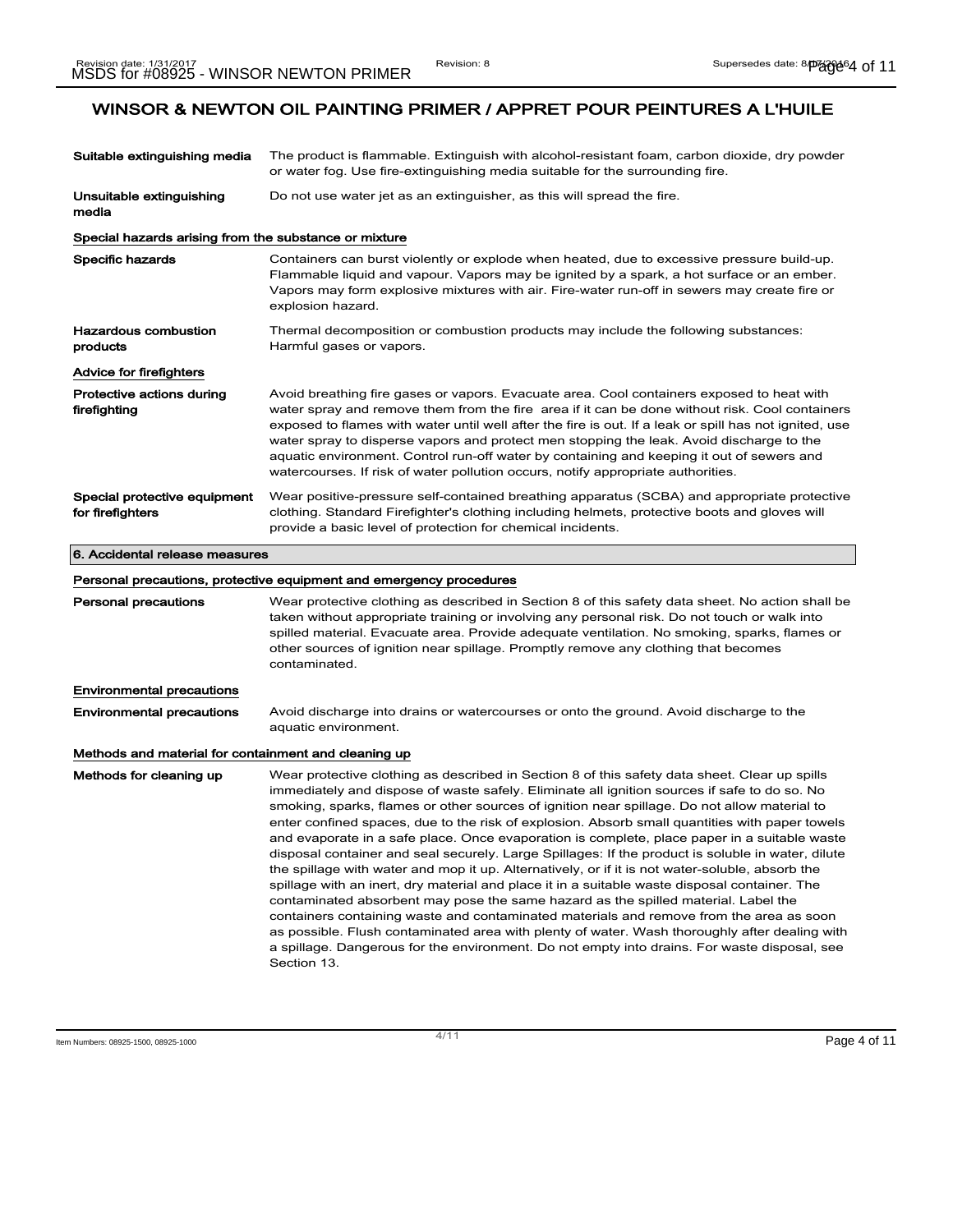| Reference to other sections                                  | For personal protection, see Section 8. See Section 11 for additional information on health<br>hazards. See Section 12 for additional information on ecological hazards. For waste disposal,<br>see Section 13.                                                                                                                                                                                                                                                                                                                                                                                                                                                                                  |  |
|--------------------------------------------------------------|--------------------------------------------------------------------------------------------------------------------------------------------------------------------------------------------------------------------------------------------------------------------------------------------------------------------------------------------------------------------------------------------------------------------------------------------------------------------------------------------------------------------------------------------------------------------------------------------------------------------------------------------------------------------------------------------------|--|
| 7. Handling and storage                                      |                                                                                                                                                                                                                                                                                                                                                                                                                                                                                                                                                                                                                                                                                                  |  |
| Precautions for safe handling                                |                                                                                                                                                                                                                                                                                                                                                                                                                                                                                                                                                                                                                                                                                                  |  |
| Usage precautions                                            | Read and follow manufacturer's recommendations. Wear protective clothing as described in<br>Section 8 of this safety data sheet. Keep away from food, drink and animal feeding stuffs.<br>Handle all packages and containers carefully to minimize spills. Keep container tightly sealed<br>when not in use. Avoid the formation of mists. The product is flammable. Keep away from<br>heat, hot surfaces, sparks, open flames and other ignition sources. No smoking. Avoid<br>discharge to the aquatic environment. Do not handle until all safety precautions have been<br>read and understood. Do not handle broken packages without protective equipment. Do not<br>reuse empty containers. |  |
| Advice on general<br>occupational hygiene                    | Wash promptly if skin becomes contaminated. Take off contaminated clothing and wash<br>before reuse. Wash contaminated clothing before reuse.                                                                                                                                                                                                                                                                                                                                                                                                                                                                                                                                                    |  |
| Conditions for safe storage, including any incompatibilities |                                                                                                                                                                                                                                                                                                                                                                                                                                                                                                                                                                                                                                                                                                  |  |
| Storage precautions                                          | Store away from incompatible materials (see Section 10). Store locked up. Keep away from<br>oxidizing materials, heat and flames. Keep only in the original container. Keep container<br>tightly closed, in a cool, well ventilated place. Keep containers upright. Protect containers from<br>damage.                                                                                                                                                                                                                                                                                                                                                                                           |  |
| Storage class                                                | Flammable liquid storage.                                                                                                                                                                                                                                                                                                                                                                                                                                                                                                                                                                                                                                                                        |  |
| Specific end uses(s)                                         |                                                                                                                                                                                                                                                                                                                                                                                                                                                                                                                                                                                                                                                                                                  |  |
| Specific end use(s)                                          | The identified uses for this product are detailed in Section 1.                                                                                                                                                                                                                                                                                                                                                                                                                                                                                                                                                                                                                                  |  |
| 8. Exposure Controls/personal protection                     |                                                                                                                                                                                                                                                                                                                                                                                                                                                                                                                                                                                                                                                                                                  |  |
| <b>Exposure controls</b>                                     |                                                                                                                                                                                                                                                                                                                                                                                                                                                                                                                                                                                                                                                                                                  |  |
| <b>Protective equipment</b>                                  |                                                                                                                                                                                                                                                                                                                                                                                                                                                                                                                                                                                                                                                                                                  |  |
|                                                              |                                                                                                                                                                                                                                                                                                                                                                                                                                                                                                                                                                                                                                                                                                  |  |
| Appropriate engineering<br>controls                          | Provide adequate ventilation.                                                                                                                                                                                                                                                                                                                                                                                                                                                                                                                                                                                                                                                                    |  |
| Eye/face protection                                          | Avoid contact with eyes. Large Spillages: Eyewear complying with an approved standard<br>should be worn if a risk assessment indicates eye contact is possible.                                                                                                                                                                                                                                                                                                                                                                                                                                                                                                                                  |  |
| Hand protection                                              | No specific hand protection recommended. Avoid contact with skin.                                                                                                                                                                                                                                                                                                                                                                                                                                                                                                                                                                                                                                |  |
| Other skin and body<br>protection                            | Wear appropriate clothing to prevent any possibility of liquid contact and repeated or<br>prolonged vapor contact.                                                                                                                                                                                                                                                                                                                                                                                                                                                                                                                                                                               |  |
| Hygiene measures                                             | Wash hands thoroughly after handling. Do not eat, drink or smoke when using this product.<br>Wash contaminated clothing before reuse.                                                                                                                                                                                                                                                                                                                                                                                                                                                                                                                                                            |  |
| <b>Respiratory protection</b>                                | No specific recommendations. Provide adequate ventilation. Large Spillages: If ventilation is<br>inadequate, suitable respiratory protection must be worn.                                                                                                                                                                                                                                                                                                                                                                                                                                                                                                                                       |  |
| Environmental exposure<br>controls                           | Keep container tightly sealed when not in use. Avoid release to the environment.                                                                                                                                                                                                                                                                                                                                                                                                                                                                                                                                                                                                                 |  |
| 9. Physical and Chemical Properties                          |                                                                                                                                                                                                                                                                                                                                                                                                                                                                                                                                                                                                                                                                                                  |  |

Item Numbers: 08925-1500, 08925-1000 Page 5 of 11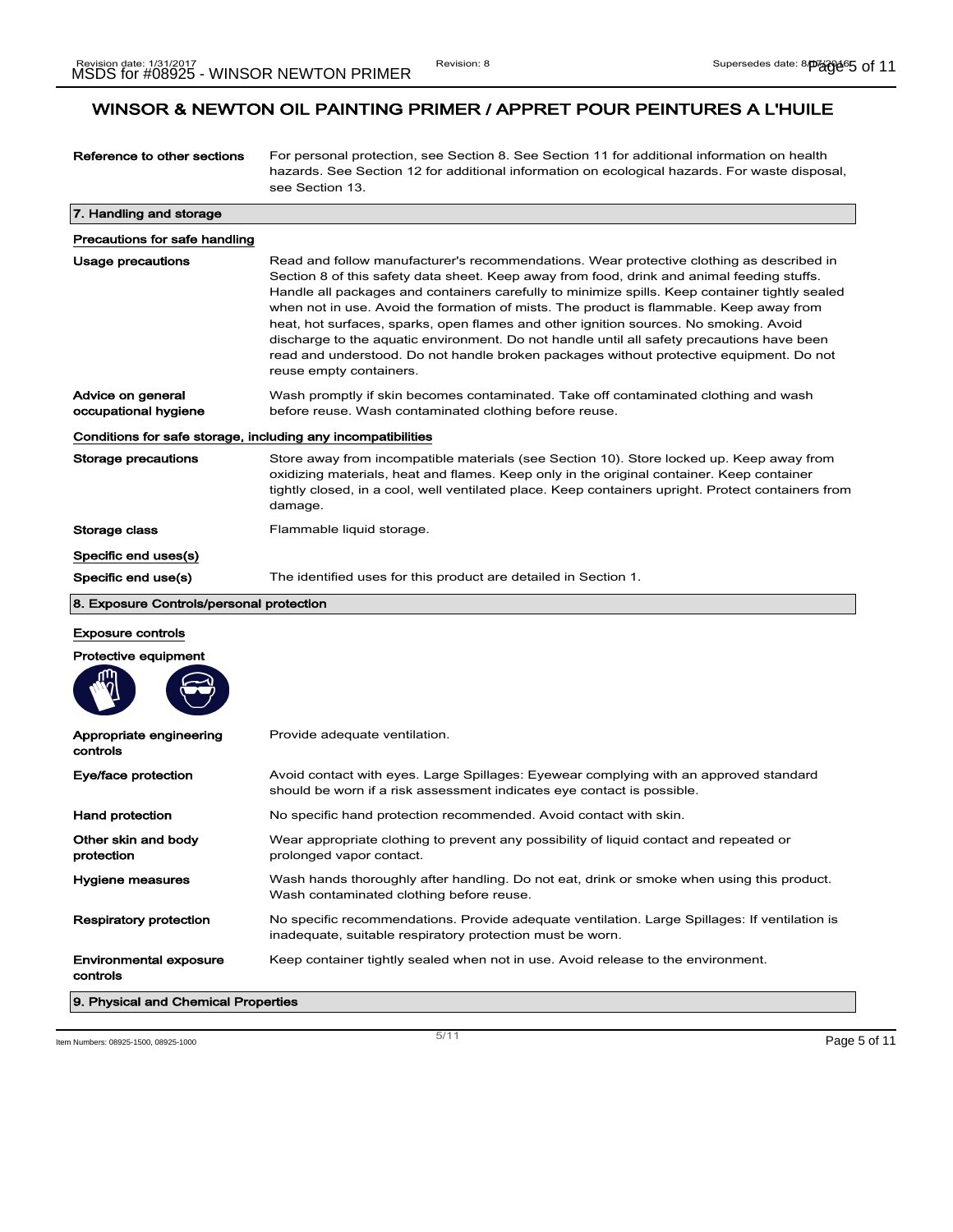| Information on basic physical and chemical properties               |                                                                                                                                                                                                                  |
|---------------------------------------------------------------------|------------------------------------------------------------------------------------------------------------------------------------------------------------------------------------------------------------------|
| Appearance                                                          | Paste                                                                                                                                                                                                            |
| Color                                                               | White.                                                                                                                                                                                                           |
| Odor                                                                | Hydrocarbons.                                                                                                                                                                                                    |
| рH                                                                  | Not applicable.                                                                                                                                                                                                  |
| <b>Flash point</b>                                                  | $\sim$ 46°C CC (Closed cup).                                                                                                                                                                                     |
| Solubility(ies)                                                     | Insoluble in water                                                                                                                                                                                               |
| Other information                                                   | Not available.                                                                                                                                                                                                   |
| 10. Stability and reactivity                                        |                                                                                                                                                                                                                  |
| Reactivity                                                          | See the other subsections of this section for further details.                                                                                                                                                   |
| <b>Stability</b>                                                    | Stable at normal ambient temperatures and when used as recommended. Stable under the<br>prescribed storage conditions.                                                                                           |
| Possibility of hazardous<br>reactions                               | The following materials may react strongly with the product: Oxidizing agents.                                                                                                                                   |
| Conditions to avoid                                                 | Avoid heat, flames and other sources of ignition. Containers can burst violently or explode<br>when heated, due to excessive pressure build-up. Static electricity and formation of sparks<br>must be prevented. |
| <b>Materials to avoid</b>                                           | Oxidizing materials. Acids - oxidizing.                                                                                                                                                                          |
| <b>Hazardous decomposition</b><br>products                          | Does not decompose when used and stored as recommended. Thermal decomposition or<br>combustion products may include the following substances: Harmful gases or vapors.                                           |
| 11. Toxicological information                                       |                                                                                                                                                                                                                  |
| Information on toxicological effects                                |                                                                                                                                                                                                                  |
| Acute toxicity - oral<br>Notes (oral LD <sub>so</sub> )             | Based on available data the classification criteria are not met.                                                                                                                                                 |
| Acute toxicity - dermal<br>Notes (dermal LDso)                      | Based on available data the classification criteria are not met.                                                                                                                                                 |
| Acute toxicity - inhalation<br>Notes (inhalation LC <sub>50</sub> ) | Based on available data the classification criteria are not met.                                                                                                                                                 |
| Skin corrosion/irritation<br>Animal data                            | Based on available data the classification criteria are not met.                                                                                                                                                 |
| Serious eye damage/irritation<br>Serious eye damage/irritation      | Based on available data the classification criteria are not met.                                                                                                                                                 |
| Respiratory sensitization<br>Respiratory sensitization              | Based on available data the classification criteria are not met.                                                                                                                                                 |
| Skin sensitization<br><b>Skin sensitization</b>                     | Based on available data the classification criteria are not met.                                                                                                                                                 |
| Germ cell mutagenicity                                              |                                                                                                                                                                                                                  |
| Item Numbers: 08925-1500, 08925-1000                                | 6/11<br>Page 6 of 11                                                                                                                                                                                             |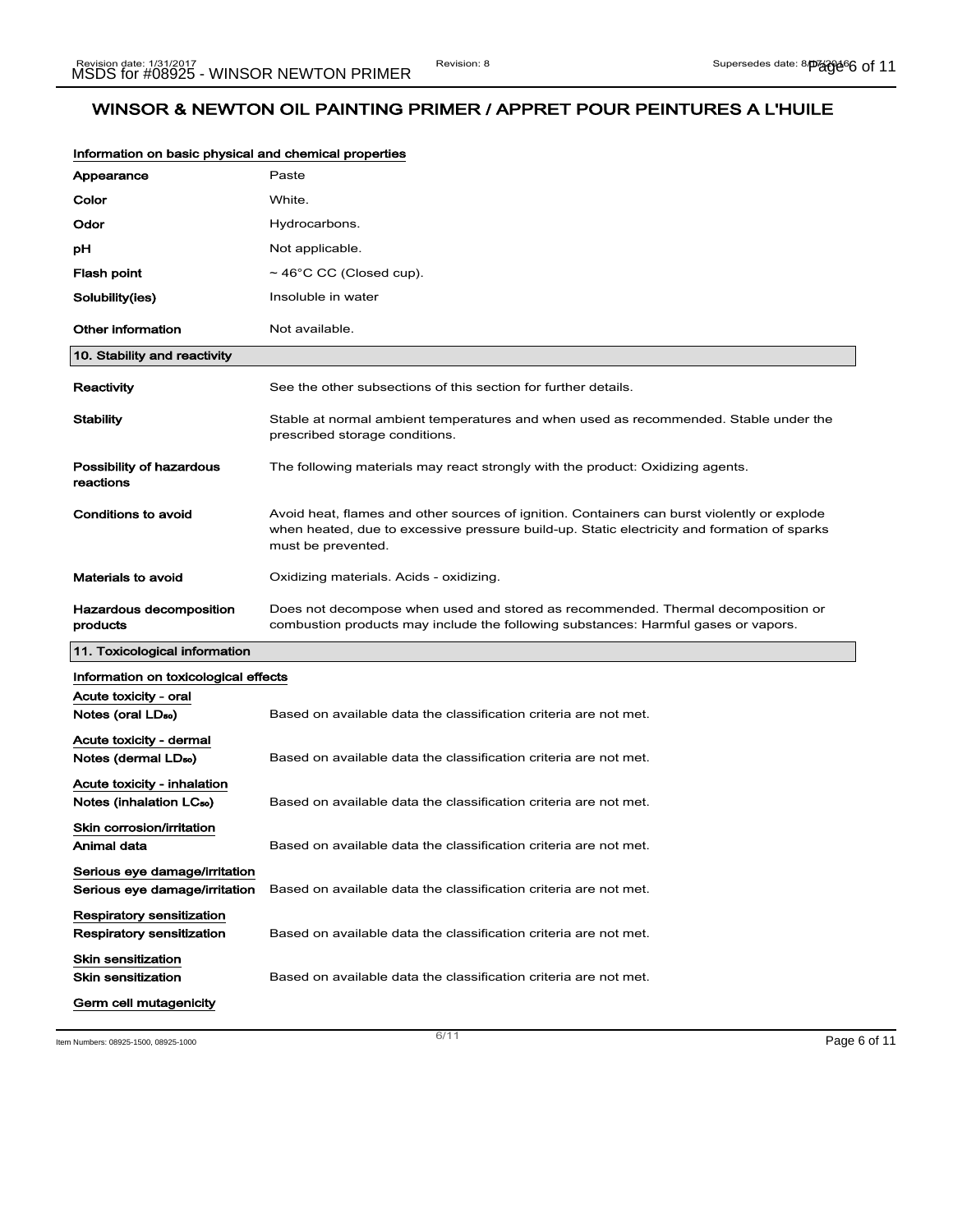| Genotoxicity - in vitro                            | Based on available data the classification criteria are not met.                                               |
|----------------------------------------------------|----------------------------------------------------------------------------------------------------------------|
| Carcinogenicity                                    |                                                                                                                |
| Carcinogenicity                                    | Based on available data the classification criteria are not met.                                               |
| <b>IARC carcinogenicity</b>                        | None of the ingredients are listed or exempt.                                                                  |
| Reproductive toxicity                              |                                                                                                                |
| Reproductive toxicity - fertility                  | Based on available data the classification criteria are not met.                                               |
| Reproductive toxicity -<br>development             | Based on available data the classification criteria are not met.                                               |
| Specific target organ toxicity - single exposure   |                                                                                                                |
| STOT - single exposure                             | Not classified as a specific target organ toxicant after a single exposure.                                    |
| Specific target organ toxicity - repeated exposure |                                                                                                                |
| STOT - repeated exposure                           | STOT RE 2 - H373 May cause damage to organs through prolonged or repeated exposure.                            |
| Aspiration hazard<br>Aspiration hazard             | Based on available data the classification criteria are not met.                                               |
| <b>General information</b>                         | The severity of the symptoms described will vary dependent on the concentration and the<br>length of exposure. |
| Inhalation                                         | No specific symptoms known.                                                                                    |
| Ingestion                                          | No specific symptoms known.                                                                                    |
| <b>Skin Contact</b>                                | No specific symptoms known.                                                                                    |
| Eye contact                                        | No specific symptoms known.                                                                                    |
| Route of entry                                     | Ingestion Inhalation Skin and/or eye contact                                                                   |
| Target Organs                                      | No specific target organs known.                                                                               |
| 12. Ecological Information                         |                                                                                                                |
| Ecotoxicity                                        | The product contains a substance which may cause long term adverse effects in the aquatic<br>environment.      |
| Toxicity                                           | Aquatic Chronic 3 - H412 Harmful to aquatic life with long lasting effects.                                    |
| Acute toxicity - fish                              | Not determined.                                                                                                |
| Acute toxicity - aquatic<br>invertebrates          | Not determined.                                                                                                |
| Acute toxicity - aquatic plants                    | Not determined.                                                                                                |
| <b>Acute toxicity -</b><br>microorganisms          | Not determined.                                                                                                |
| Persistence and degradability                      |                                                                                                                |
| Persistence and degradability                      | The degradability of the product is not known.                                                                 |
| Bioaccumulative potential                          |                                                                                                                |
| <b>Bio-Accumulative Potential</b>                  | No data available on bioaccumulation.                                                                          |
| Mobility in soil                                   |                                                                                                                |

Item Numbers: 08925-1500, 08925-1000 Page 7 of 11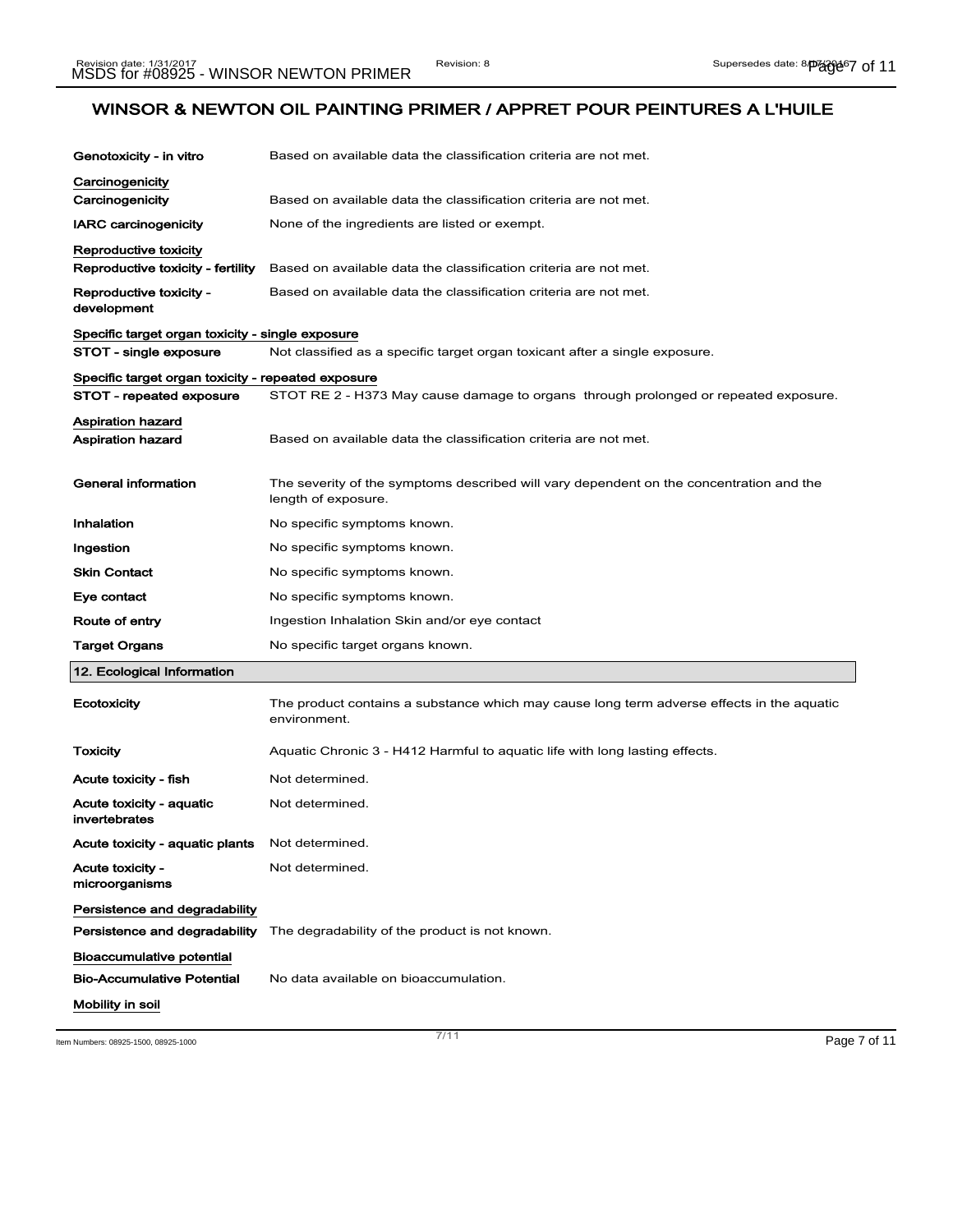| <b>Mobility</b>                          | No data available.                                                                                                                                                                                                                                                                                                                                                                                                                                                                                                        |
|------------------------------------------|---------------------------------------------------------------------------------------------------------------------------------------------------------------------------------------------------------------------------------------------------------------------------------------------------------------------------------------------------------------------------------------------------------------------------------------------------------------------------------------------------------------------------|
| Other adverse effects                    |                                                                                                                                                                                                                                                                                                                                                                                                                                                                                                                           |
| Other adverse effects                    | None known.                                                                                                                                                                                                                                                                                                                                                                                                                                                                                                               |
| 13. Disposal considerations              |                                                                                                                                                                                                                                                                                                                                                                                                                                                                                                                           |
| Waste treatment methods                  |                                                                                                                                                                                                                                                                                                                                                                                                                                                                                                                           |
| <b>General information</b>               | The generation of waste should be minimized or avoided wherever possible. Reuse or recycle<br>products wherever possible. This material and its container must be disposed of in a safe<br>way. When handling waste, the safety precautions applying to handling of the product should<br>be considered. Care should be taken when handling emptied containers that have not been<br>thoroughly cleaned or rinsed out. Empty containers or liners may retain some product<br>residues and hence be potentially hazardous. |
| <b>Disposal methods</b>                  | Do not empty into drains. Dispose of waste to licensed waste disposal site in accordance with<br>the requirements of the local Waste Disposal Authority.                                                                                                                                                                                                                                                                                                                                                                  |
| 14. Transport information                |                                                                                                                                                                                                                                                                                                                                                                                                                                                                                                                           |
| General                                  | For limited quantity packaging/limited load information, consult the relevant modal<br>documentation using the data shown in this section.                                                                                                                                                                                                                                                                                                                                                                                |
| <b>UN Number</b>                         |                                                                                                                                                                                                                                                                                                                                                                                                                                                                                                                           |
| UN No. (TDG)                             | 1263                                                                                                                                                                                                                                                                                                                                                                                                                                                                                                                      |
| UN No. (IMDG)                            | 1263                                                                                                                                                                                                                                                                                                                                                                                                                                                                                                                      |
| UN No. (ICAO)                            | 1263                                                                                                                                                                                                                                                                                                                                                                                                                                                                                                                      |
| UN proper shipping name                  |                                                                                                                                                                                                                                                                                                                                                                                                                                                                                                                           |
| Proper shipping name (TDG)               | <b>PAINT</b>                                                                                                                                                                                                                                                                                                                                                                                                                                                                                                              |
| Proper shipping name (IMDG) PAINT        |                                                                                                                                                                                                                                                                                                                                                                                                                                                                                                                           |
| <b>Proper shipping name (ICAO)</b> PAINT |                                                                                                                                                                                                                                                                                                                                                                                                                                                                                                                           |
| Transport hazard class(es)               |                                                                                                                                                                                                                                                                                                                                                                                                                                                                                                                           |
| <b>TDG class</b>                         | 3                                                                                                                                                                                                                                                                                                                                                                                                                                                                                                                         |
| TDG label(s)                             | 3                                                                                                                                                                                                                                                                                                                                                                                                                                                                                                                         |
| <b>IMDG Class</b>                        | 3                                                                                                                                                                                                                                                                                                                                                                                                                                                                                                                         |
| ICAO class/division                      | 3                                                                                                                                                                                                                                                                                                                                                                                                                                                                                                                         |
| <b>Transport labels</b><br>诚             |                                                                                                                                                                                                                                                                                                                                                                                                                                                                                                                           |
|                                          |                                                                                                                                                                                                                                                                                                                                                                                                                                                                                                                           |
| Packing group                            |                                                                                                                                                                                                                                                                                                                                                                                                                                                                                                                           |
| <b>TDG Packing Group</b>                 | Ш                                                                                                                                                                                                                                                                                                                                                                                                                                                                                                                         |
| <b>IMDG packing group</b>                | Ш                                                                                                                                                                                                                                                                                                                                                                                                                                                                                                                         |
| ICAO packing group                       | Ш                                                                                                                                                                                                                                                                                                                                                                                                                                                                                                                         |
| <b>Environmental hazards</b>             |                                                                                                                                                                                                                                                                                                                                                                                                                                                                                                                           |

Item Numbers: 08925-1500, 08925-1000 Page 8 of 11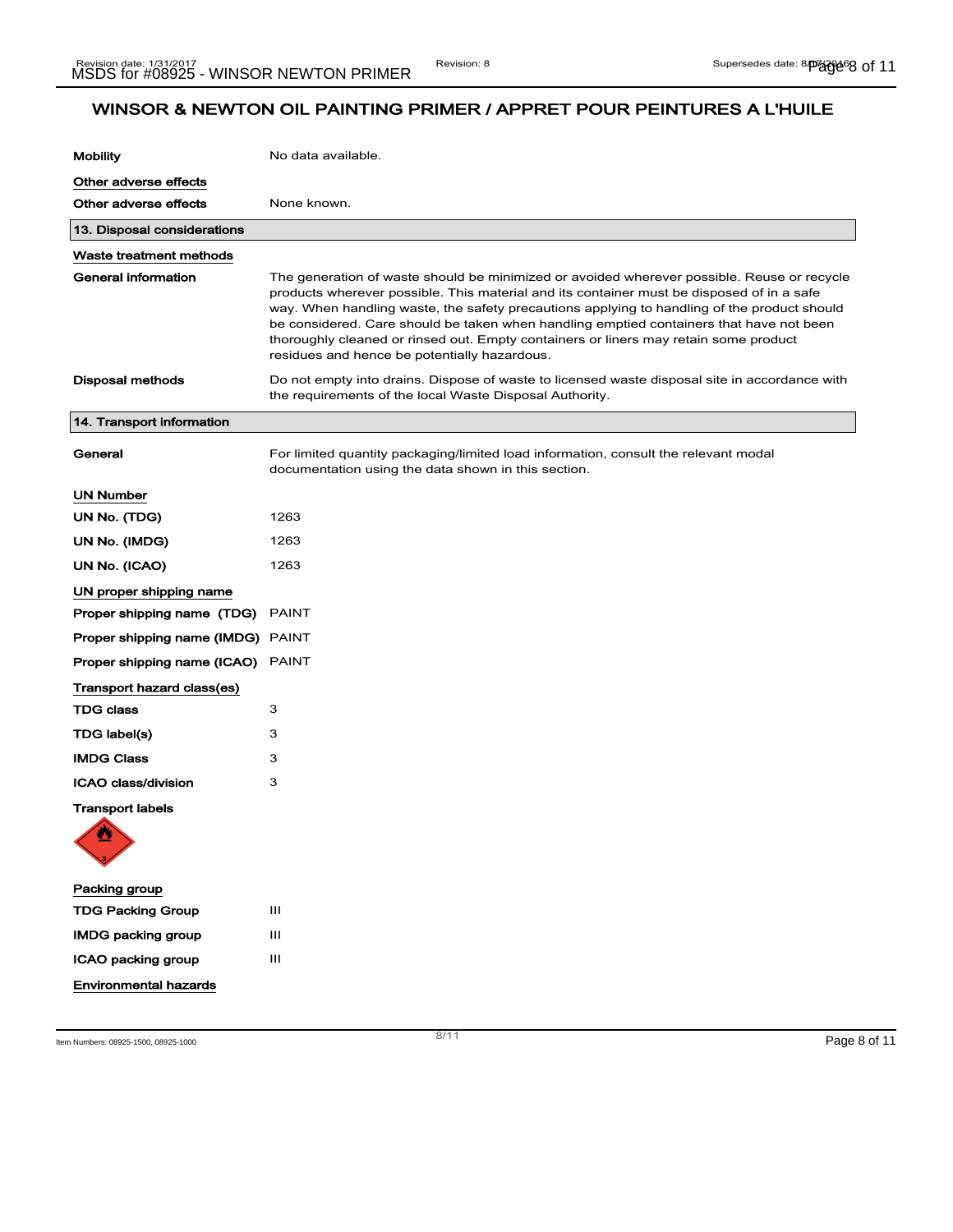# Environmentally Hazardous Substance

No.

### Special precautions for user

Always transport in closed containers that are upright and secure. Ensure that persons transporting the product know what to do in the event of an accident or spillage.

EmS F-E, S-E 15. Regulatory information Regulatory Status This product has been evaluated by a toxicologist and labelled for acute and chronic health hazards in accordance with the Labelling of Hazardous Art Materials Regulation and Federal Regulation 16 CFR 1500.14 of the Federal Hazardous Substances Act. This product conforms to ASTM D-4236 Standard Practice for Labelling Art Materials for Chronic Adverse health effects. This product has been certified by ACMI (Artists Craft Material Institute, Inc.) to carry the CL (Cautionary Labelling) Seal, meaning the following warnings and safe use instructions should be observed. WARNING: COMBUSTIBLE. VAPOR HARMFUL. Contains: PETROLEUM DISTILLATES PRECAUTIONS: Do not store or use near heat or flame. Use only with adequate ventilation. KEEP OUT OF REACH OF CHILDREN. FIRST AID TREATMENT: If inhalation symptoms occur, move to fresh air. If symptoms persist, see a physician. For Health information only call 1-800-628-3385 Piscataway NJ 08855.

# US Federal Regulations

#### SARA Section 302 Extremely Hazardous Substances Tier II Threshold Planning Quantities

None of the ingredients are listed or exempt.

#### CERCLA/Superfund, Hazardous Substances/Reportable Quantities (EPA)

None of the ingredients are listed or exempt.

#### SARA Extremely Hazardous Substances EPCRA Reportable Quantities

None of the ingredients are listed or exempt.

#### SARA 313 Emission Reporting

None of the ingredients are listed or exempt.

# CAA Accidental Release Prevention

None of the ingredients are listed or exempt.

### FDA - Essential Chemical

None of the ingredients are listed or exempt.

### FDA - Precursor Chemical

None of the ingredients are listed or exempt.

#### SARA (311/312) Hazard Categories

None of the ingredients are listed or exempt.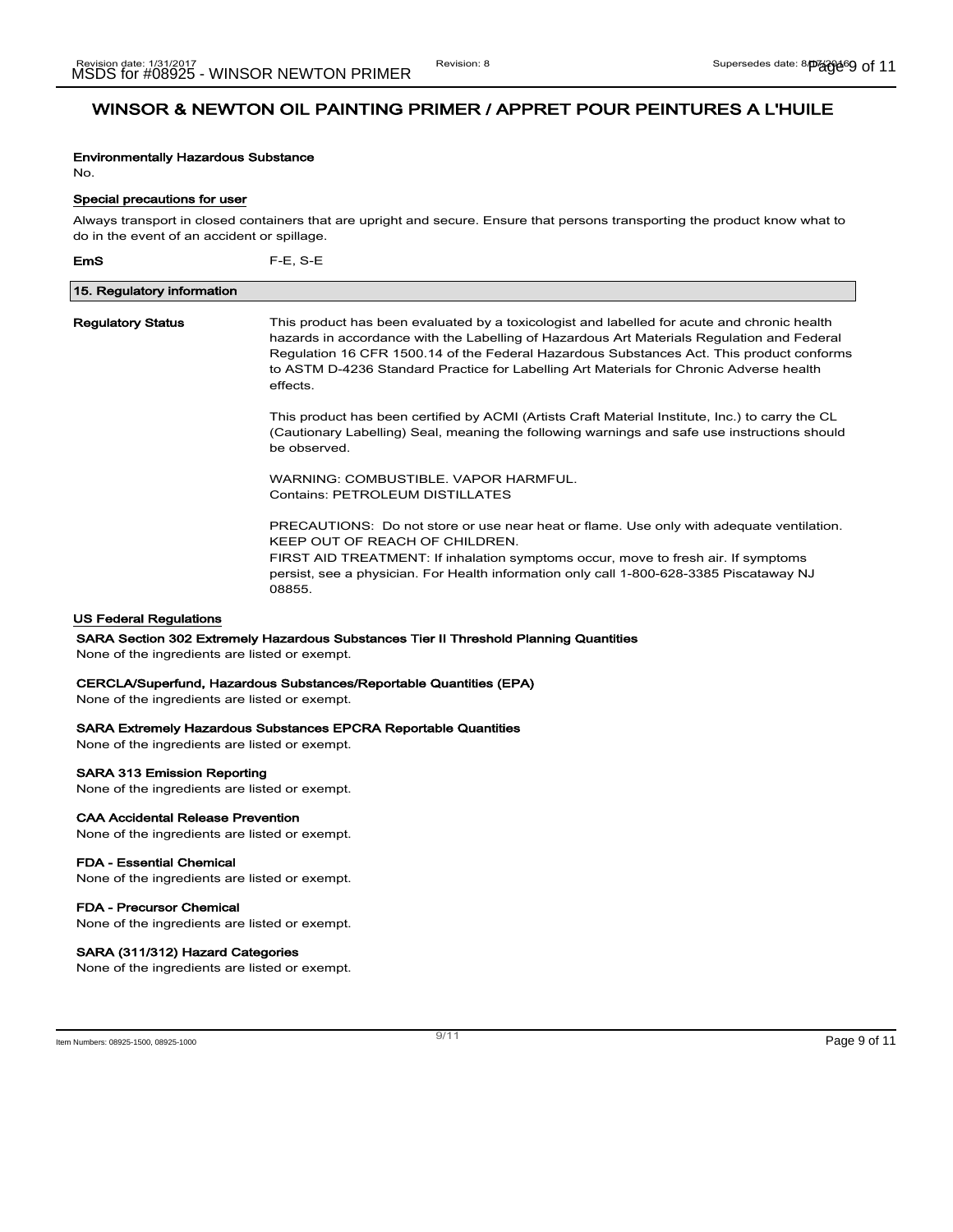### OSHA Highly Hazardous Chemicals

None of the ingredients are listed or exempt.

# US State Regulations

### California Proposition 65 Carcinogens and Reproductive Toxins

None of the ingredients are listed or exempt.

#### California Air Toxics "Hot Spots" (A-I)

None of the ingredients are listed or exempt.

#### California Air Toxics "Hot Spots" (A-II)

None of the ingredients are listed or exempt.

#### California Directors List of Hazardous Substances

None of the ingredients are listed or exempt.

#### Massachusetts "Right To Know" List

None of the ingredients are listed or exempt.

#### Rhode Island "Right To Know" List

None of the ingredients are listed or exempt.

### Minnesota "Right To Know" List

None of the ingredients are listed or exempt.

# New Jersey "Right To Know" List

None of the ingredients are listed or exempt.

### Pennsylvania "Right To Know" List

None of the ingredients are listed or exempt.

### Inventories

US - TSCA

None of the ingredients are listed or exempt.

### US - TSCA 12(b) Export Notification

None of the ingredients are listed or exempt.

#### 16. Other information

| <b>Classification abbreviations</b><br>and acronyms | Flam. Lig. = Flammable liquid<br>STOT RE = Specific target organ toxicity-repeated exposure<br>Aquatic Chronic = Hazardous to the aquatic environment (chronic) |
|-----------------------------------------------------|-----------------------------------------------------------------------------------------------------------------------------------------------------------------|
| <b>Training advice</b>                              | Read and follow manufacturer's recommendations.                                                                                                                 |
| <b>Revision date</b>                                | 1/31/2017                                                                                                                                                       |
| Revision                                            | 8                                                                                                                                                               |
| Supersedes date                                     | 8/17/2016                                                                                                                                                       |